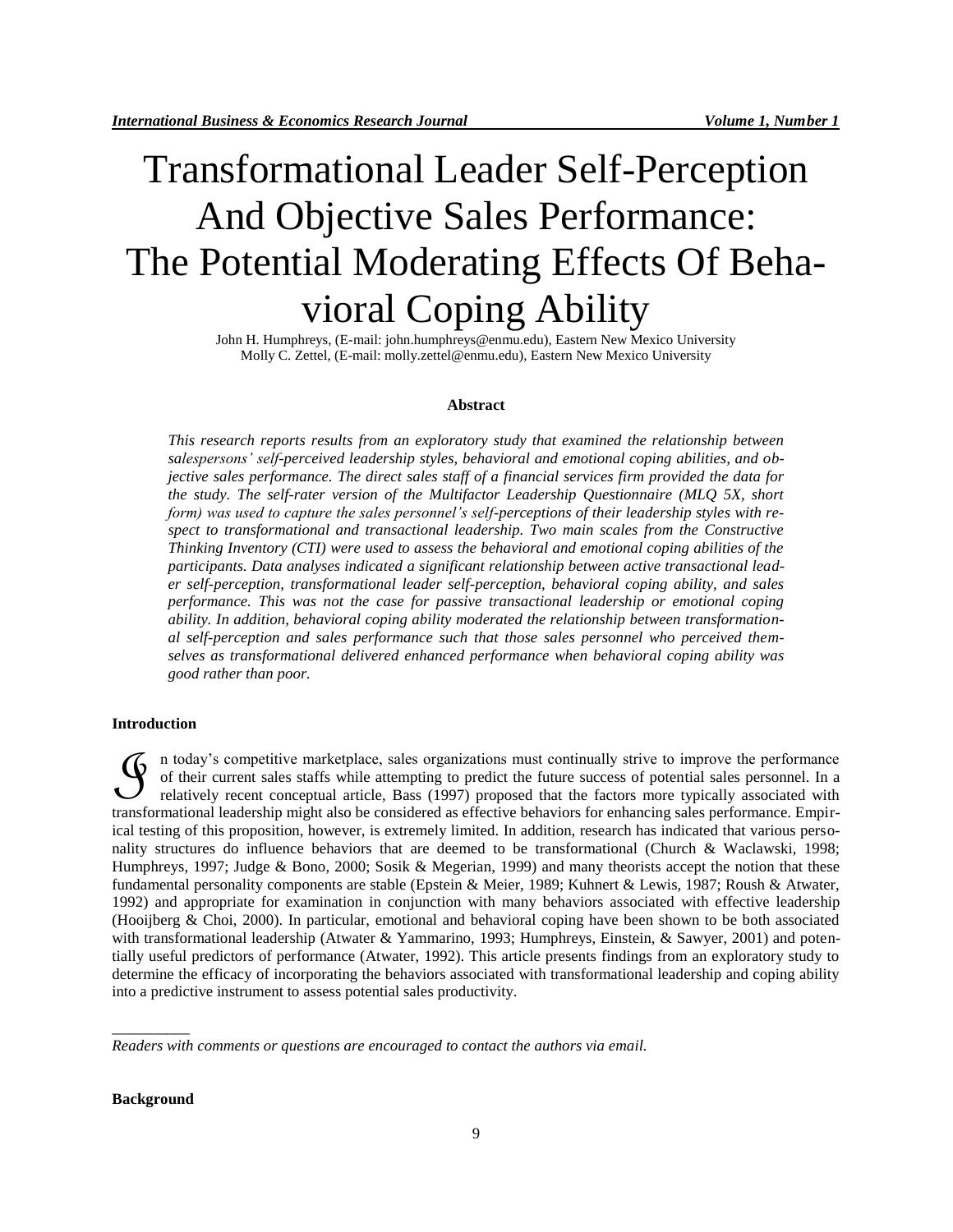Burns (1978) is credited with introducing the theoretical construct of transforming leadership. Bass (1985), however, further refined and expanded the work of Burns into a viable model that envisions a behavioral continuum from very avoidant behavior at one end to transformational behaviors at the other (Avolio, Bass, & Jung, 1995).

#### **Laissez-Faire Leadership**

Laissez-faire behavior is the complete avoidance of leading. Bass (1985) included the avoidance of leadership so the transformational leadership model would include the "full range" of leader behavior (Avolio & Bass, 1991).

#### **Transactional Leadership**

Transactional leadership is personified by an exchange relationship between the leader and follower. For example, leaders give followers something they want (i.e., pay raise) in exchange for something the leader wants (i.e., follow the rules). They are mutually dependent upon one another and the contributions of each side are understood and rewarded (Burns, 1978).

Transactional leader behavior is characterized by the factors of contingent reward and management-byexception (Bass, 1985). A more active transactional leader typically employs a style of contingent reward (reward is contingent upon the follower meeting an agreed upon, and mutually understood, goal) whereas a more passive transactional leader tends to avoid corrective actions (managing-by-exception) as long as goals are met.

### **Transformational Leadership**

Transformational leader behavior does not depend upon an exchange of commodities between leader and follower (Bass, 1985). Transformational leaders operate out of deeply held personal value systems that cannot be negotiated or exchanged between individuals. By expressing these personal standards, transformational leaders unite their followers and even alter their followers' goals and beliefs. Transformational leaders achieve this by exhibiting the behaviors of: 1) individual consideration, 2) intellectual stimulation, 3) inspirational motivation, and 4) charisma.

Transformational leaders tend to pay close attention to the individual differences among their followers. They often act as mentors. A primary component of individual consideration is the understanding that each follower has different needs and that those needs would change over time. Therefore, transformational leaders must accurately diagnose the needs of individual followers in order to optimize each follower's individual potential (Avolio, Waldman, & Yammarino, 1991).

Transformational leaders also provide ways and reasons for followers to alter their perceptions of problems and even their own attitudes and values (Avolio, Waldman, & Yammarino, 1991). This is characterized by promoting intelligence, rationality, logical thinking, and careful problem solving. An intellectually stimulating leader is intent on showing subordinates new ways of looking at old problems (Avolio, Waldman, & Einstein, 1988). They tend to emphasize sensible solutions.

Transformational leaders inspire their followers to accomplish great feats. This dimension of transformational leadership is characterized by the communication of high expectations, using symbols to focus efforts, and expressing important purposes in simple ways. Such behavior increases the leader's appeal as it increases the confidence and esteem of followers. Inspirational leaders often provide encouragement and set the standard as far as work ethic is concerned.

Attaining charisma in the eyes of followers is a critical step in becoming a transformational leader (Bass, 1990). Charismatic leaders exert an enormous amount of influence (Conger & Kanungo, 1988; Howell & Frost, 1989). Followers place extreme confidence and trust in charismatic leaders (Howell & Avolio, 1992). This charis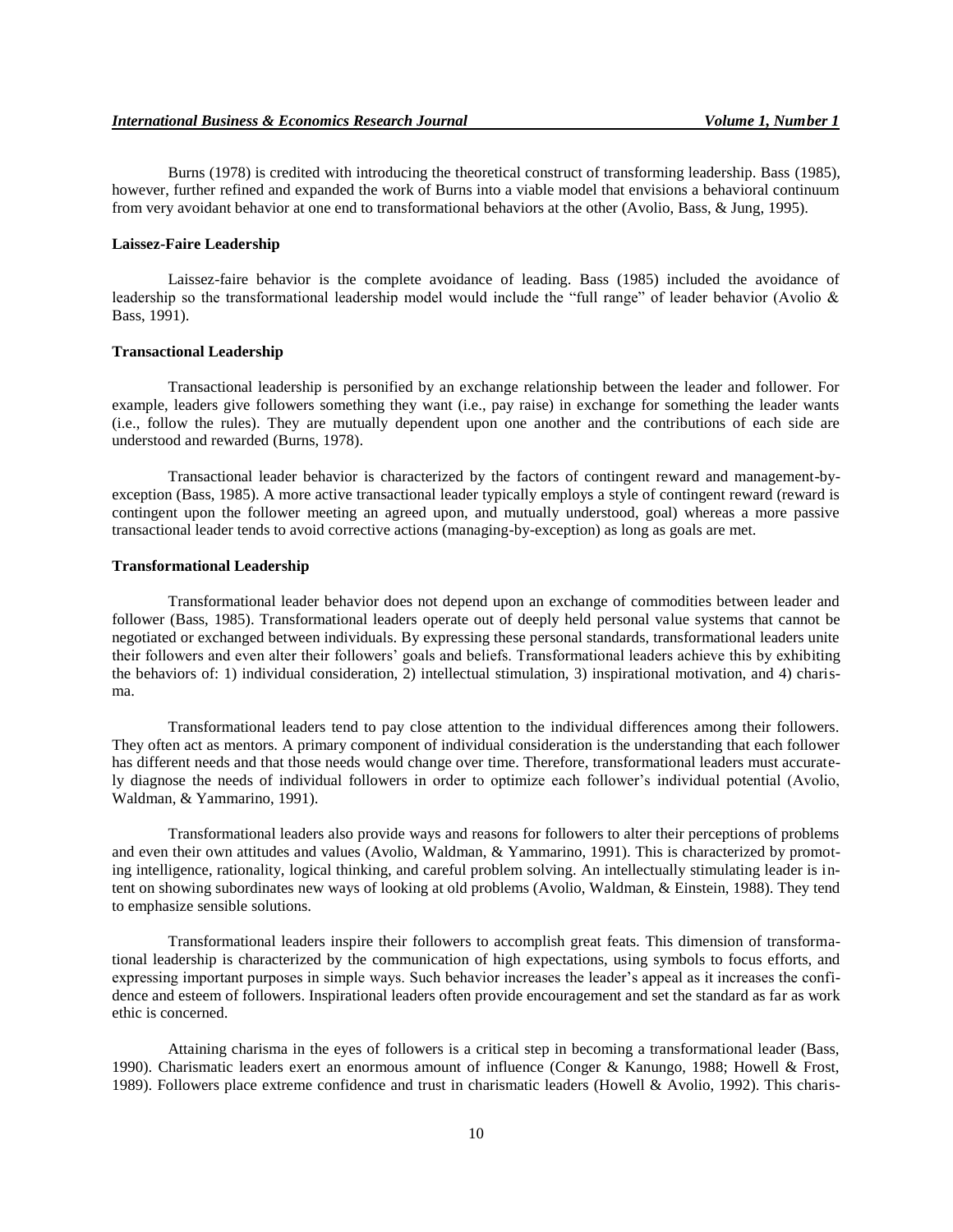matic dimension of transformational leadership is characterized by providing vision and a sense of mission, instilling pride in and among the group, and gaining respect and trust.

More recent iterations of Bass' conceptualization of transformational leadership have divided this charismatic dimension into behavioral and attributed idealized influence. Idealized influence can be considered a culmination of the other three I's (individual consideration, intellectual stimulation, and inspirational motivation) coupled with a strong emotional bond with the leader (Avolio, Waldman, & Yammarino, 1991). Leaders who demonstrate idealized influence develop much personal power and influence with followers and are, therefore, often labeled as charismatic.

There is a preponderance of literature indicating that transformational leadership can lead to considerable organizational rewards (Bass, 1990; Yammarino, Spangler, & Bass, 1993) and that transformational leader behavior delivers an augmentation effect, that is, performance that rises above that derived by contingent reward leader behavior alone (Geyer & Steyrer, 1998; Waldman, Bass, & Yammarino, 1990; Yammarino, Spangler, & Bass, 1993). Transformational leadership has been empirically related to perceptions of leader effectiveness, leader and follower satisfaction, follower efforts, and overall organizational performance (Avolio, Waldman, & Einstein, 1988; Howell & Avolio, 1993; Humphreys, 2000; Lowe, Kroeck, & Sivasubramaniam, 1996; Masi, 2000; Waldman, Bass, & Einstein, 1987). In addition, findings have been reported that suggest transformational leader behavior is associated with employee commitment to the organization, trust in the leader, and positive organizational citizenship behaviors (Bycio, Hackett, & Allen, 1995; Podsakoff, MacKenzie, Moorman, & Fetter, 1990).

# **Transformational Salesperson Behavior**

There is little doubt that successful personal selling and effective leadership both involve the art of influence (Bass, 1997). Just as with effective leaders, successful sales performance is dependent upon perceptions of escalating trust in the salesperson (Hawes, Mast, & Swan, 1989). Bass (1997) suggests that the transformational leader behaviors might enhance the effectiveness of selling by the following manifestations:

- 1. Charismatic salespeople: would likely build a buyer's trust, consistently articulate a buyer's needs, and provide effective solutions to meet those needs.
- 2. Individually Considerate salespeople: would likely share important marketing information with buyers and coach them to help themselves.
- 3. Inspirationally Motivating salespeople: would likely provide persuasive appeals to buyers using powerful words and symbols.
- 4. Intellectually Stimulating salespeople: would likely use product knowledge to get buyers to reexamine their assumptions and accept new solutions to meet their needs.

To complete the full range of leader behavior, and the parallel with personal selling, Bass (1997) also proposes that transactional and laissez-faire salesperson behavior should be considered:

- 5. Contingent Reward salespeople: would likely negotiate deals with buyers for mutual benefit.
- 6. Managing-by-Exception salespeople: would likely correct buyers' mistakes in selecting and using products and services and fail to properly handle complaints.
- 7. Laissez-Faire salespeople: would likely demonstrate a lack of concern by delaying or avoiding buyer interaction.

Bass' (1997) speculation does enjoy partial support. Garcia (1995) has reported results that indicate salesperson performance was predicted by "charismatic, inspirational, intellectually-stimulating, and individually considerate behavior" (Bass, 1997, p. 26). Garcia (1995), however, failed to collect data pertaining to transactional or laissez-faire behavior. A more complete examination of the full range of leader behavior and effective selling could prove useful in salesperson selection (Bass, 1997).

# **Transformational Leader Behavior and Personality Characteristics**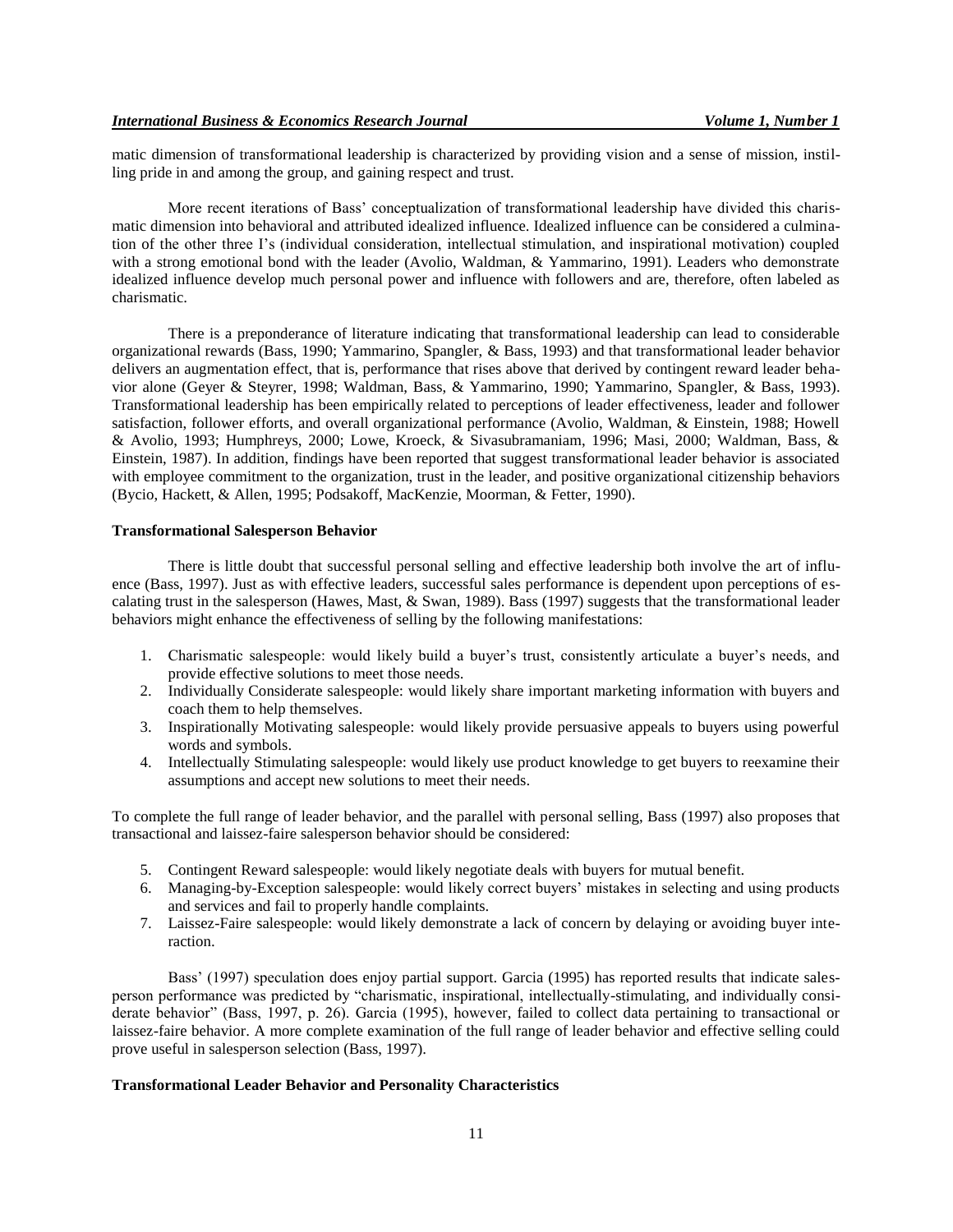The personal characteristics of transformational leaders have also been the topic of research (Dubinsky, Yammarino, & Jolson, 1995; Ross & Offerman, 1997). Bass (1985) believes that this is appropriate as transformational leaders enhance their power by exhibiting important personal traits. Findings have been reported suggesting that locus of control (Howell & Avolio, 1993), certain dimensions of psychological type (Humphreys, 1997; Roush & Atwater, 1992), and gender (Maher, 1997) may exhibit a relationship to the factors associated with transformational leadership.

Moreover, research has begun to focus on various personality mechanisms that induce leaders to engage in one level of leader behavior versus another (Avolio, 1994; Kegan, 1992). Theories concerning the development of transformational leader behavior have been offered (Kegan, 1982; Wofford & Goodwin, 1994; Wofford, Goodwin, & Whittington, 1998). The attempt to interpret leader behavior emergence has primarily dealt with the manner in which individual leaders build their personal structures of reality. Much of this research suggests an important relationship between the development and exhibition of specific behaviors and an experiential conceptual system (Avolio, 1994; Popper, Mayseless, & Castelnovo, 2000; Zacharatos, Barling, & Kelloway, 2000). This experiential system is an integral component of a personality theory known as Cognitive-Experiential Self-Theory.

### **Cognitive-Experiential Self-Theory**

Cognitive-Experiential Self-Theory (CEST) suggests that there are four basic needs (Epstein, 1990): 1) to maximize pleasure and minimize pain over the foreseeable future; 2) to maintain the model of reality; 3) to maintain relatedness to others; and 4) to enhance self-esteem. CEST explains behavior as the compromise between these motives. In order to assess the status of these four motives, CEST further suggests that there are four basic assumptions that are made to determine to what degree each function is fulfilled (Epstein, 1990). Each individual, within his or her personal theory of reality, has an intuitive interpretation to the degree to which: 1) the world is benign, that is, a source of pleasure versus misery, 2) the world is meaningful (predictable, controllable, and just versus chaotic and uncontrollable), 3) people are considered to be worth relating to (a source of support and affection versus threat and hostility), and 4) the self is perceived as worthy (competent, moral, and lovable versus incompetent, bad, and unlovable).

CEST suggests that there are three conceptual systems: 1) a rational conceptual system that operates at the conscious level, 2) an experiential conceptual system that operates at the preconscious level, and 3) an associationistic conceptual system that operates primarily at the unconscious level. CEST accords the central role to the preconscious level as the experiential system automatically interprets reality and directs behavior in everyday life (Epstein, 1990). Epstein (1990) suggests that people falsely assume that their behavior is primarily directed by reason. He attributes this belief to our conscious awareness and ability to rationalize. CEST assumes that all behavior is the product of the joint input of the experiential and rational systems. The experiential system automatically operates rapidly and efficiently and supports immediate action from a holistic view. In contrast, the rational system is analytical, deliberative, and effortful, operating primarily through language. Their relative importance is primarily determined by emotional and situational variables (Epstein, 1998). For example, solving a mathematical equation would likely trigger the rational system, whereas, interpersonal events, such as the salesperson/buyer relationship, would engage the experiential system. The experiential system's fundamental role in determining behavior has led to the construct of constructive thinking.

#### **Constructive Thinking Ability**

Epstein (1991) describes the logic behind constructive thinking ability as follows:

*"If emotions and, to a large extent, behavior, are determined automatically by the functioning of the experiential conceptual system, as CEST maintains, then the effectiveness with which the experiential system operates should play an important role in determining a person's success in everyday living. This raises an interesting question. Is it possible that one could obtain a measure of the overall effectiveness of the experiential system in a manner analogous to the use of intelligence tests to measure the effectiveness of the rational system? If so, what is it that would*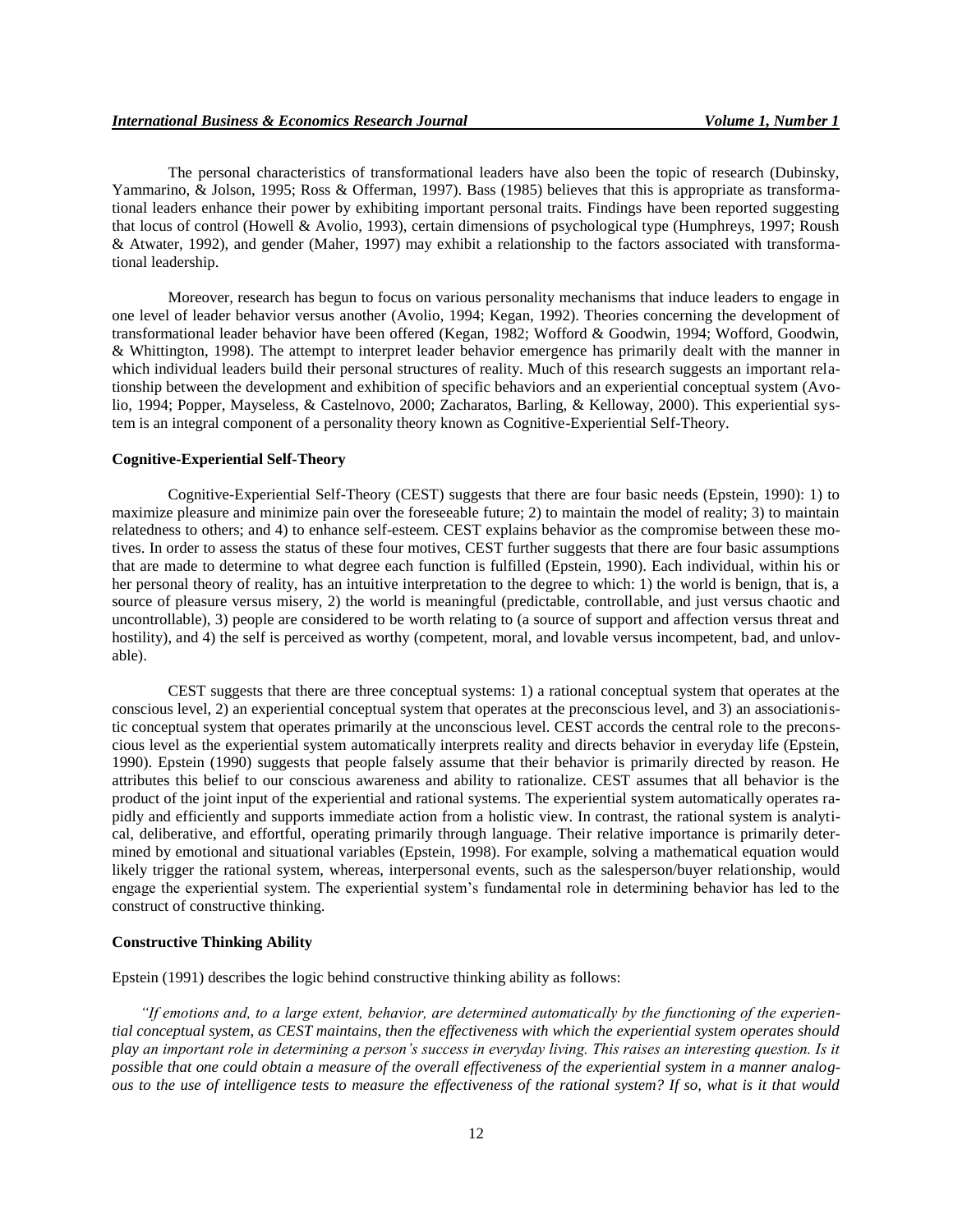*have to be measured? The answer is that one would have to sample a person's typical automatic thinking" (Epstein, 1991, p. 101).*

Epstein (1990) suggests that there are two dimensions of automatic thinking: content and process. Content refers to specific components of an individual's personal theory of reality (i.e., people are either generally trustworthy or not). Process refers to how the system actually operates. Epstein (1991) illustrates these two variables with the following examples. The statement, "When I fail a test, I feel that I'm a total failure and that I will never amount to anything," is a poor response to both content and process. The content is overly pessimistic and the process is one of gross overgeneralization. When the response is more like, "When I do well on a test, I feel I'm a success and that I will succeed in any endeavor," the content is positive but the process is again an extreme overgeneralization. A constructive response for both dimensions could be, " When I fail a test, I realize it's only one test, and I learn from the experience without getting upset." This statement demonstrates positive content and process. In reality though, even very intelligent people often think destructively and recognize that they do so, but have great difficulty in changing their thinking patterns**.** Thus, intellective intelligence and constructive thinking are separate constructs (Epstein, 1991). Since the intelligence of the experiential system determines an individual's place along the constructive thinking continuum, constructive thinking is often referred to as practical intelligence (Atwater, 1992).

#### **Behavioral and Emotional Coping Ability**

Although constructive thinking, as a construct, encompasses both constructive and destructive thinking styles, the constructive thinking patterns of behavioral and emotional coping have received the most attention. Behavioral coping ability refers to the predisposition to think in an action-oriented fashion and approach problems with great energy. These are people that do not procrastinate; indeed they are too busy developing a plan for action. Emotional coping refers to the ability to not take things personally. These are people who are not overly sensitive and do not overreact when problems arise nor concern themselves with things over which they have no control (Atwater, 1992).

Several studies have shown significant relationships between coping ability and physical and mental health (Hoyer, Averbeck, Heidenreich, Stangier, Pohlmann, & Rossler, 1998; Park, Moore, Turner, & Adler, 1997; Scheuer & Epstein, 1997) and success in social relations and the workplace (Epstein, 1991; Katz & Epstein, 1991; Epstein & Meier, 1989). In a study of school administrators, those with high practical intellect were more likely to handle larger workloads (Green, 1988). Although more productive, these administrators reported less stress and greater job satisfaction than did their counterparts with lesser coping capabilities (Epstein, 1990). Further, in a study examining the sales manager/sales follower relationship, salespeople who worked for managers that exhibited good coping skills were more satisfied with their positions and willing to exert greater effort (Humphreys & Einstein, 2001).

In addition, behavioral and emotional coping abilities have been empirically linked with leadership in general (Williams, 2000) and, more particularly, with the transformational leader behaviors (Atwater & Yammarino, 1993). Leader coping ability has also been shown to moderate the relationship between transformational leader behavior and support for innovation (Humphreys, in press). Further, Atwater (1992), in an examination of aspiring naval officers, has demonstrated that behavioral and emotional coping abilities are potentially effective measures for predicting job performance. She suggests that "more work needs to be done to assess the relationships between behavioral and emotional coping and various performance measures in other organizational contexts" (Atwater, 1992, p. 41).

#### **Purpose**

Therefore, the purpose of the study was threefold. First, we wanted to empirically assess Bass' (1997) assertion that the transformational leadership paradigm might also prove effective for enhancing and predicting sales performance. Second, our aim was to evaluate Atwater's (1992) contention that coping ability might serve as a useful predictor of performance in a selling context. Third, we wanted to determine if coping ability might moderate the relationship between transformational leader perception and objective sales performance. These proposed relationships are represented graphically in Figure 1. It was our hope that the answers to these exploratory questions might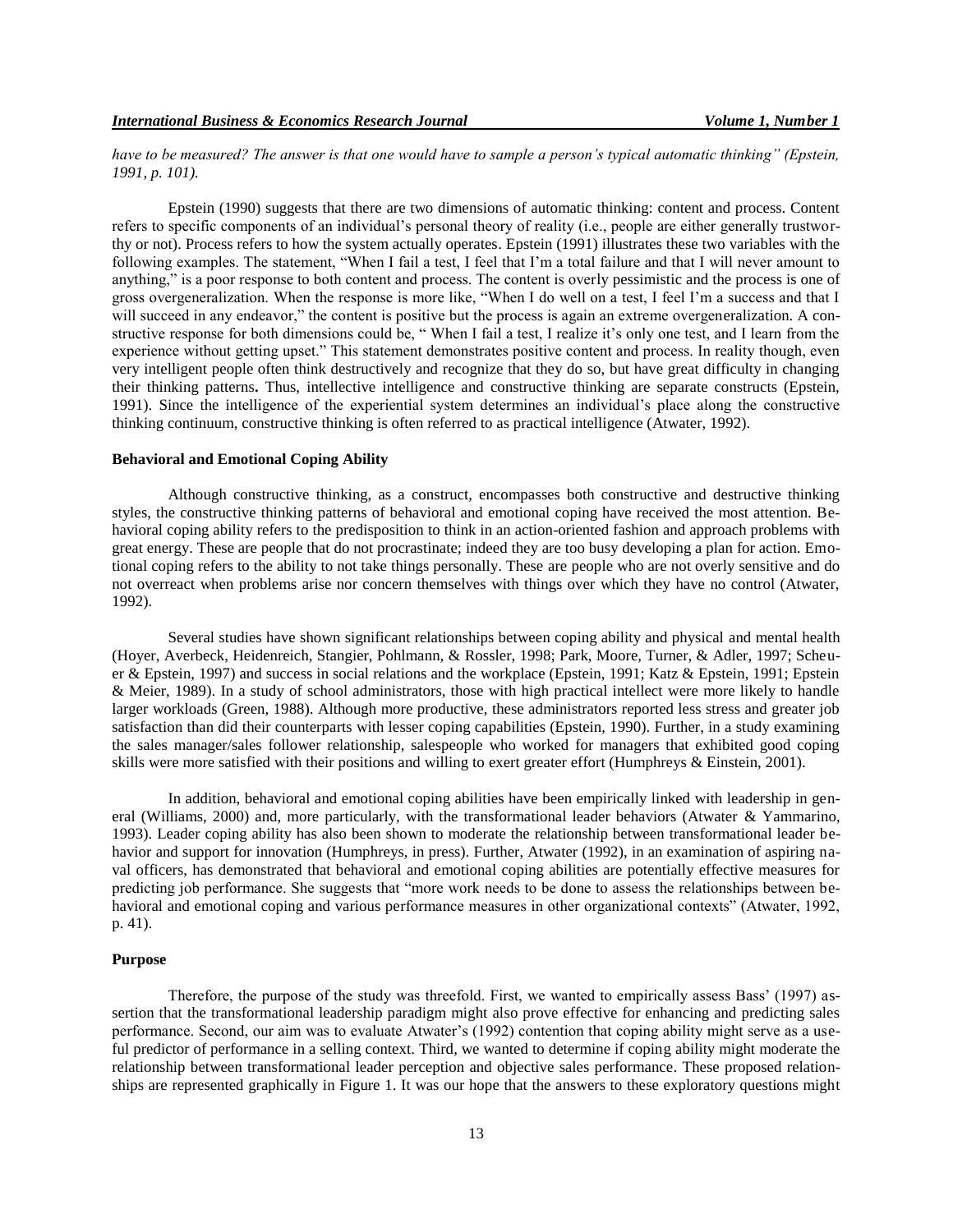assist in the construction of an efficient and useful instrument designed to predict salesperson effectiveness**.**

#### **Summary and Hypotheses**

Based upon Bass' (1997) conceptualization of transformational leader behavior and effective selling, the authors postulated that the behaviors associated with transformational leadership and contingent reward would exhibit a significant relationship with salesperson performance. Such a relationship was not expected with the passive transactional and laissez-faire leader behaviors. In addition, we anticipated that behavioral and emotional coping would exhibit a positive relationship with perceived transformational leadership and sales performance. Finally, the expectation was that coping ability would influence the relationship between transformational leadership and sales performance such that those salespeople who viewed themselves as transformational would demonstrate greater sales performance when coping ability was good rather than poor. To investigate these expectations, the following hypotheses were examined:





*Salesperson Perceived Transformational Leadership Behaviors*

- H 1: Transformational leader self-perception will exhibit a positive relationship with objective sales performance.
- H 2: Active transactional (contingent reward) leader self-perception will exhibit a positive relationship with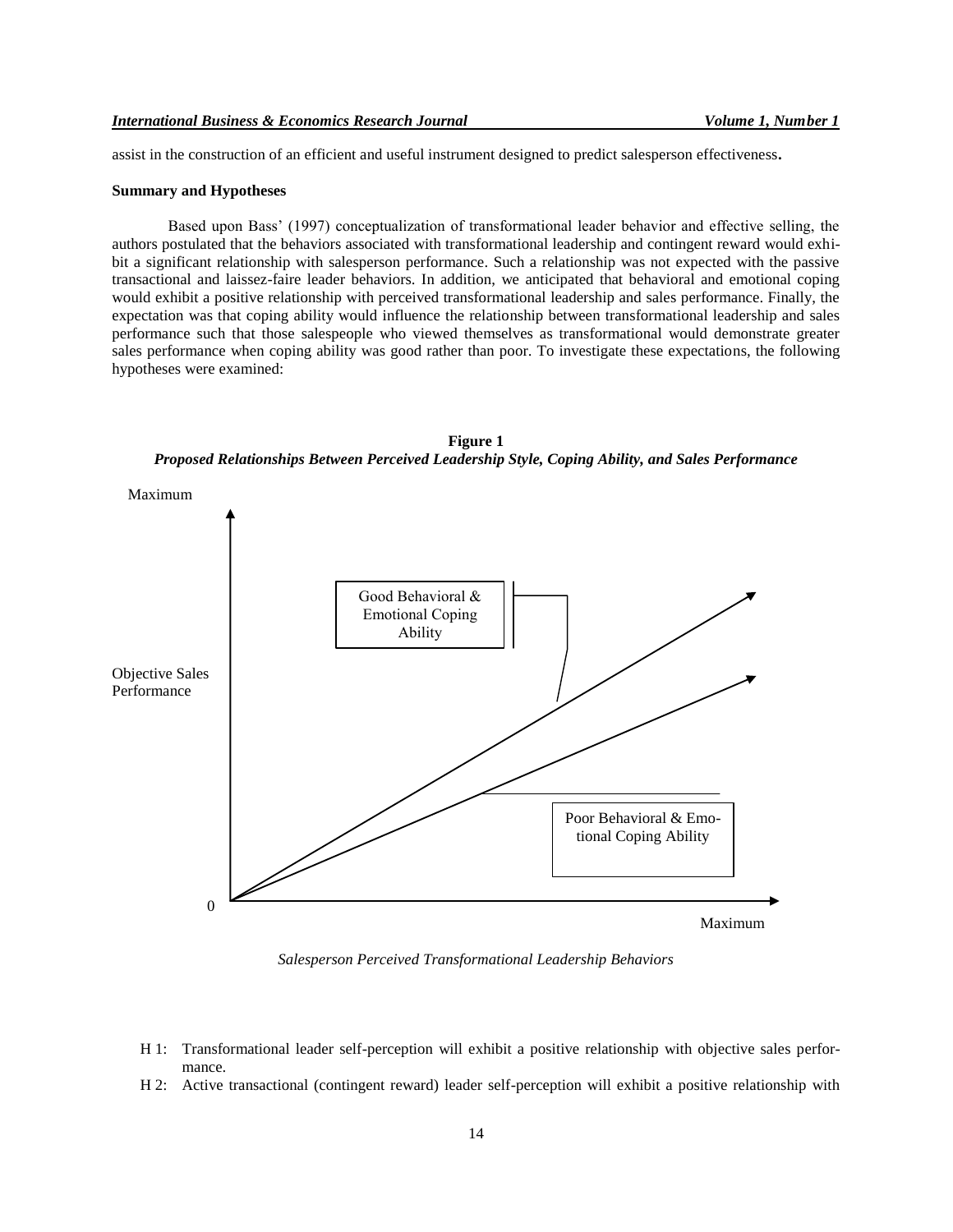objective sales performance.

- H 3: Passive transactional (management-by-exception) leader self-perception will not exhibit a positive relationship with objective sales performance.
- H 4: Laissez-faire leader self-perception will exhibit a negative relationship with objective sales performance.
- H 5: Salespeople who possess good emotional coping ability will exhibit a positive relationship with objective sales performance.
- H 6: Salespeople who possess good behavioral coping ability will exhibit a positive relationship with objective sales performance.
- H 7: Salespeople who perceive themselves as transformational leaders will exhibit greater objective sales performance than those that do not perceive themselves as transformational leaders.
- H 8: Salesperson emotional coping ability will moderate the relationship between transformational leader perception and sales performance such that those salespeople that perceive themselves as transformational leaders will exhibit greater objective sales performance when emotional coping ability is good rather than poor.
- H 9: Salesperson behavioral coping ability will moderate the relationship between transformational leader perception and sales performance such that those salespeople that perceive themselves as transformational leaders will exhibit greater objective sales performance when behavioral coping ability is good rather than poor.

#### **Method**

# *Sample*

The subjects were direct sales representatives employed by one division of a financial services firm. The host organization operates several lending divisions within the continental United States. Based upon self-reporting demographics, 29 percent of the respondents were in the  $21 - 30$  age group, 12.5 percent were in the  $31 - 40$  age group, 46 percent were in the  $41 - 50$  age group, and 12.5 percent identified themselves as being in the 51 and over age bracket. Also, 37.5 percent reported their tenure with the organization as less than 5 years, 12.5 percent from 6 – 10 years, and 50 percent as having served for 10 years or longer. The sample was 63 percent male and 37 percent female.

#### *Instruments and Measures*

*Transformational, Transactional, and Laissez-faire Leader Behavior***.** Perceived leader behaviors were measured by using the self-rater version of Bass and Avolio's (1995) Multifactor Leadership Questionnaire (MLQ 5X – short form). The MLQ 5X short form is a 45-question instrument, in Likert-like format, that identifies the factors associated with transformational, transactional, and laissez-faire leadership. The respondents were asked to indicate the frequency of behaviors they would exhibit if placed in a leadership role on a scale ranging from  $0 =$  not at all to  $4 =$ frequently, if not always.

For each leadership scale, the corresponding items were summed and divided by the number of items to form a scale range from 0.0 to 4.0 (Avolio, Waldman, & Einstein, 1988). These options have a magnitude estimation based ratio to each other of 4:3:2:1:0 (Bass, Cascio, & O'Connor, 1974).

The transformational leadership scale titles, typical items, and internal reliabilities are as follows:

- 1. Idealized Influence (Attributed) "I would instill pride in being associated with me" (4 items. Internal reliability coefficient of 0.71)
- 2. Idealized Influence (Behavior) "I would talk about my most important values and beliefs" (4 items. Internal reliability coefficient of 0.78)
- 3. Inspirational Motivation "I would talk optimistically about the future" (4 items. Internal reliability coefficient of 0.84)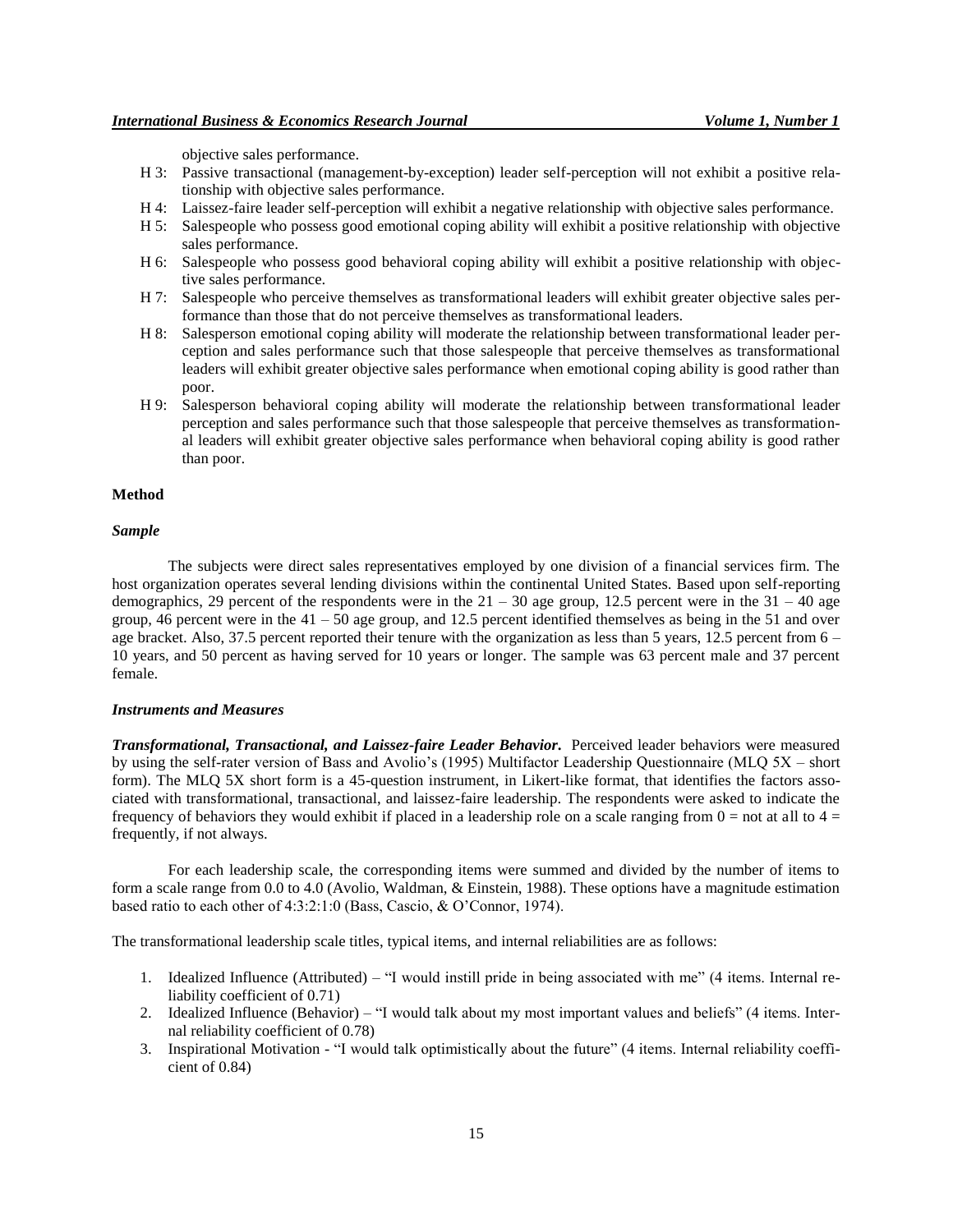- 4. Intellectual Stimulation "I would seek differing perspectives when solving problems" (4 items. Internal reliability coefficient of 0.89)
- 5. Individualized Consideration "I would treat each follower as an individual with different needs, abilities, and aspirations" (4 items. Internal reliability coefficient of 0.86)

The transactional leadership scale titles, typical items, and internal reliabilities are as follows:

- 6. Contingent Rewards "I would make sure that followers received appropriate rewards for achieving performance targets" (4 items. Internal reliability coefficient of 0.62)
- 7. Management-by-exception (Active) "I would focus attention on irregularities, mistakes, exceptions, and deviations from standards" (4 items. Internal reliability coefficient of 0.84)
- 8. Management-by-exception (Passive) "I would fail to intervene until problems become serious" (4 items. Internal reliability coefficient of 0.74)

To complete the continuum of leader behavior, the Multifactor Leadership Questionnaire (MLQ) also identifies nonleadership:

9. Laissez-Faire – "I would sometimes be absent when needed" (4 items. Internal reliability coefficient of 0.66)

These nine leadership behaviors (idealized influence [attributed], idealized influence [behavioral], inspirational motivation, individualized consideration, intellectual stimulation, contingent rewards, management-byexception [active], management-by-exception [passive], and laissez-faire), are what Avolio and Bass (1991) refer to as the "full range" of leader behavior and served as the independent variable(s) in the study.

*Behavioral and Emotional Coping Ability*. Salesperson behavioral and emotional coping ability was established by using the main constructive thinking scales from Epstein's (1993) Constructive Thinking Inventory (CTI). The Constructive Thinking Inventory (CTI) is a 108-item self-report that measures automatic constructive and destructive thinking. The CTI provides a measure of an individual's tendency to automatically think in ways that are important for problem solving with minimal stress. Respondents rate these items on a 5-point scale to indicate the degree to which they believe them to be true or false (Epstein, 1993).

The coping scale titles, typical items, and internal reliabilities are as follows:

- 1. Behavioral Coping Ability "I am the kind of person who takes action rather than just thinks or complains about a situation." (14 items. Internal reliability coefficient of 0.87)
- 2. Emotional Coping Ability "When unpleasant things happen to me, I don't let them prey on my mind" (25 items. Internal reliability coefficient of 0.95)

Salesperson coping ability was examined both as an independent variable and as a potential moderating variable between transformational leadership and objective sales performance.

*Objective Sales Performance*. One performance measure was employed in this investigation. For the purpose of the current study, objective sales performance was operationally defined as the average dollar amount of new loan volume generated per full time staff during the previous calendar year. This performance measure served as the dependent variable.

# **Procedure**

The data used for this investigation were collected during the second quarter of 2001. A letter from the researchers, briefly describing the study and asking for participation, was mailed (USPS) to each sales unit within the host division. All sales personnel were asked to participate in the study. A packet containing three (3) Constructive Thinking Inventories (CTI) and three (3) copies of the Multifactor Leadership Questionnaire (MLQ), along with a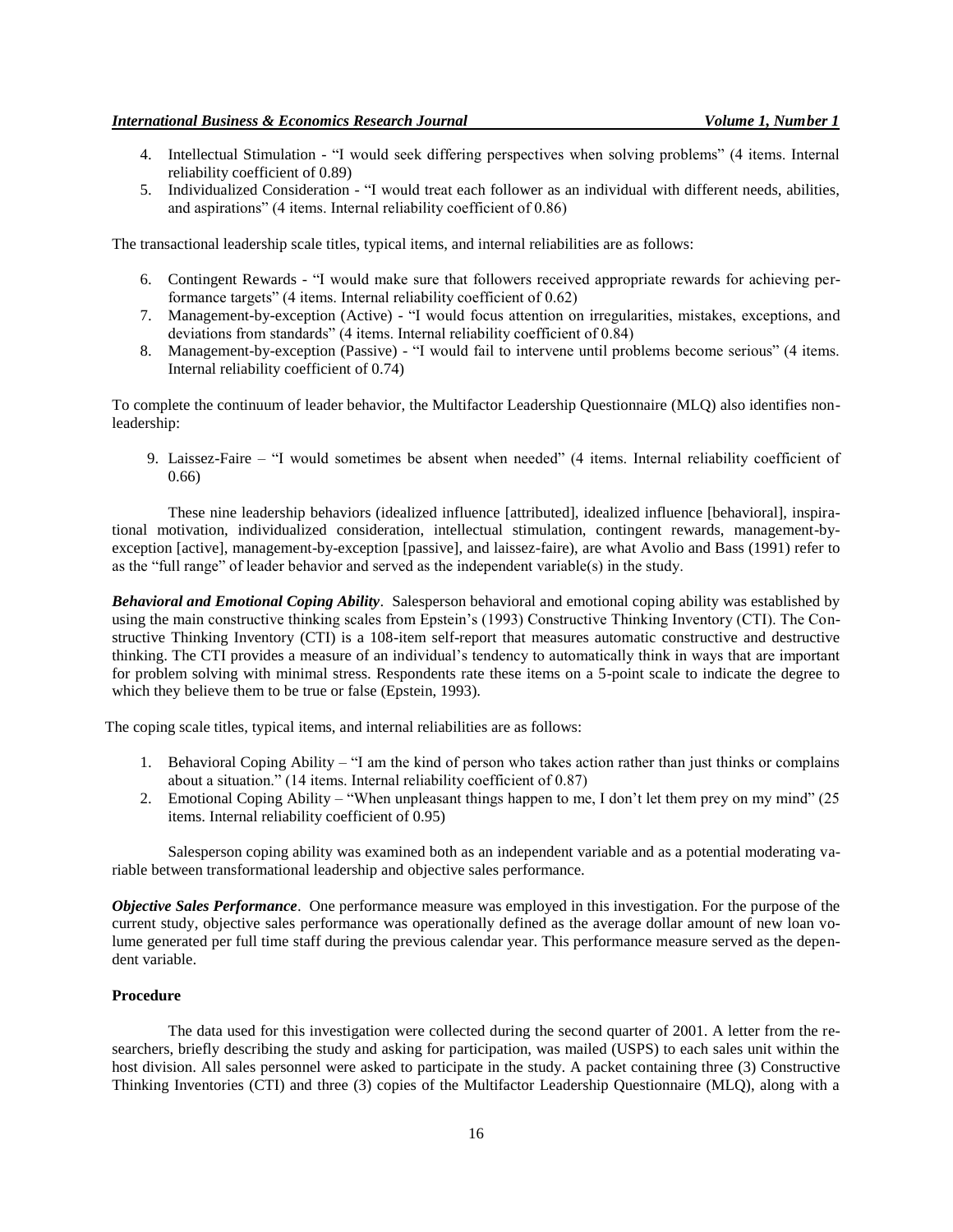cover letter, was sent to each participating sales office (no sales office had more than three sales personnel). The cover letter gave a brief description of the study and the questionnaires. The salespeople were instructed to complete the CTI, in private, and return to the researcher by mail (USPS). Further, these sales personnel were instructed to imagine that they were suddenly thrust into a leadership position. Each salesperson was supplied a copy of the selfrating version of the MLQ. They were asked to rate what they believe would be their leader behavior by completing the MLQs, individually and anonymously, and returning them to the researchers. Self-addressed, postage paid envelopes were provided to all participants. A second letter was mailed to all branch offices, approximately one week after the initial call, to further encourage participation.

Of the seventy-one (71) salespeople surveyed, twenty-five (25) returned completed instruments but one (1) was missing needed data. Thus, the number of sales personnel participating was reduced to twenty-four  $(n = 24)$ . Performance data were self-reported as a part of the sample demographics.

#### **Analysis of the Data**

The Multifactor Leadership Questionnaires were hand scored by the researchers. This established the leadership ratings for each salesperson as to the transformational, transactional, and laissez-faire leader behaviors perceived. For the purpose of the current study, the transformational leader behaviors were also subsumed into one underlying construct of transformational leadership. Prior research has demonstrated that the transformational behaviors are intercorrelated and may be combined as an appropriate variable for statistical purposes (Avolio & Bass, 1999; Carless, 1998; Dubinsky, Yammarino, Jolson, & Spangler, 1995). Those salespeople with transformational scores above the mean were considered transformational leaders. Those below it were labeled as more transactional in nature. The transformational and transactional leader sub-groups did not overlap.

The Constructive Thinking Inventory (CTI) answer sheets were also hand scored by the researchers. In addition to raw scores, responses that corresponded to the behavioral coping and emotional coping scales were summed for the purpose of assigning salespeople to good coping and poor coping subgroups. Those sales personnel with coping scores greater than the mean were considered to have good coping ability. Likewise, those with scores falling at or below the mean were labeled as exhibiting poorer behavioral and emotional coping skills. These subsamples did not overlap.

Pearson product moment correlation was used to test hypotheses one through six. Hypotheses seven, eight, and nine were examined by performing independent samples T tests. Further, regression analysis was employed to determine which of the independent variables might most effectively predict sales performance. All hypotheses were tested at the 0.05 level of significance.

# **Results**

Descriptive statistics are presented in Table 1 for all measures. The sample produced transformational leader mean scores for idealized influence (attributed), idealized influence (behavior), inspirational motivation, intellectual stimulation, and individual consideration of 3.18, 3.03, 3.30, 2.81, and 3.16, respectively. These mean scores are considerably higher than the composite mean scores of 2.56, 2.64, 2.64, 2.51, and 2.66 presented in the MLQ 5X technical manual (Avolio, Bass, & Jung, 1995). This would indicate that these salespeople perceive themselves as being more transformational than most leaders based upon follower ratings.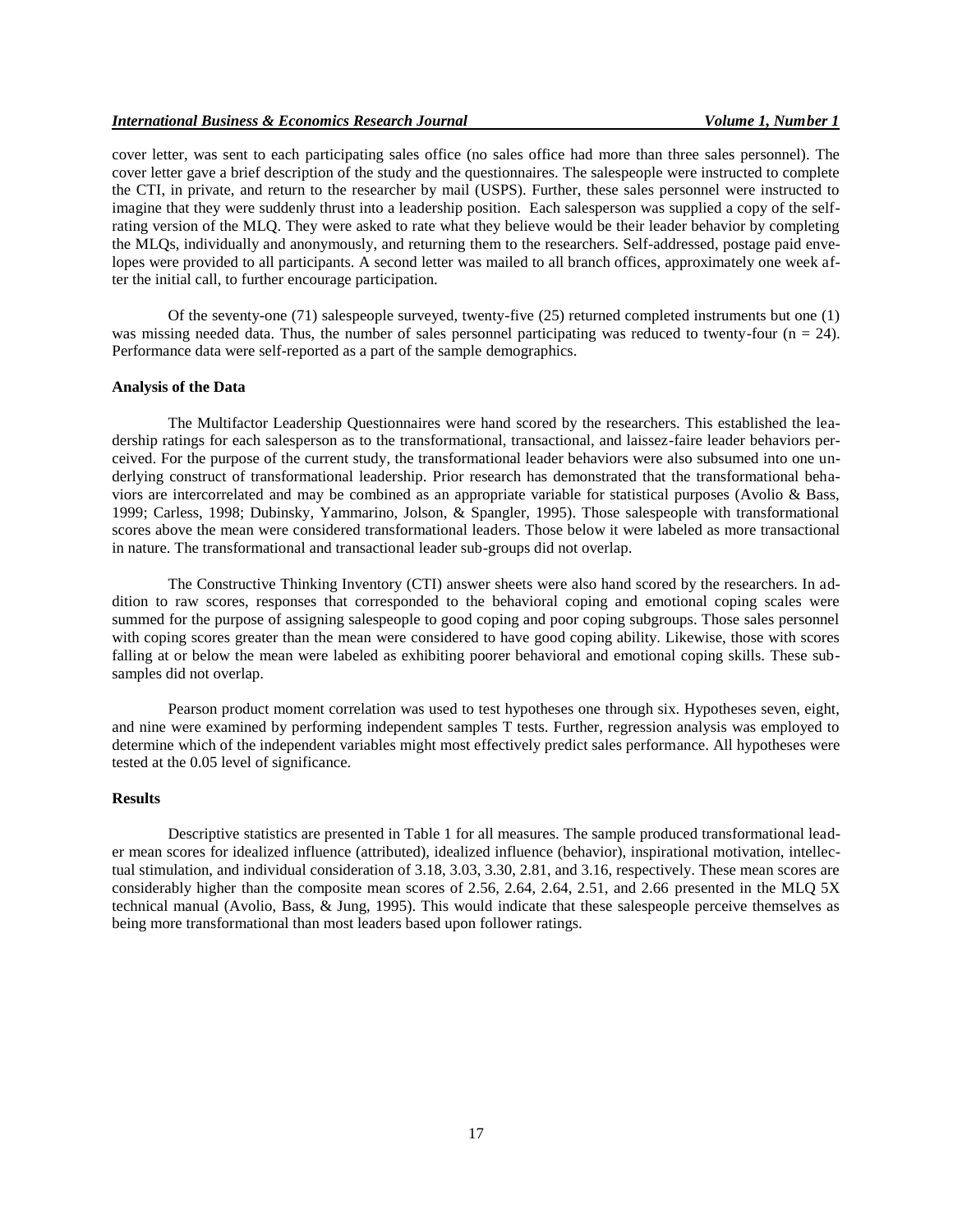| <b>Measure</b>                    | <b>Mean</b> | <b>Standard Deviation</b> |
|-----------------------------------|-------------|---------------------------|
| Idealized Influence (attributed)  | 3.18        | .508                      |
| Idealized Influence (behavioral)  | 3.03        | .735                      |
| <b>Inspirational Motivation</b>   | 3.30        | .594                      |
| Intellectual Stimulation          | 2.81        | .778                      |
| Individual Consideration          | 3.16        | .671                      |
| Transformational Leadership *     | 15.48       | 2.889                     |
| <b>Contingent Reward</b>          | 3.40        | .483                      |
| Management-by-Exception (active)  | 1.71        | .952                      |
| Management-by-Exception (passive) | 1.39        | .850                      |
| Laissez-Faire                     | 0.55        | .547                      |
| <b>Behavioral Coping</b>          | 53.88       | 8.814                     |
| <b>Emotional Coping</b>           | 84.29       | 18.530                    |
| Sales Performance (millions)      | \$6.06      | \$3.296                   |

# **Table 1** *Descriptive Statistics*

\* *Transformational leadership is the combined measure of idealized influence (attributed & behavioral), inspirational motivation, intellectual stimulation, & individual consideration.*

The sample exhibited mean scores for the transactional leader behaviors of contingent reward, management-by-exception (active), and management-by-exception (passive) of 3.40, 1.71, and 1.39, respectively. Avolio, Bass, and Jung (1995) report corresponding means using the MLQ 5X of 2.20, 1.75, and 1.11. This could suggest that the current salesperson sample believes that they would employ contingent reward behavior to a greater degree than most leaders based upon follower ratings.

The sample displayed a mean score of 0.55 for laissez-faire leader behavior. This compares to a 0.89 mean score reported by the MLQ 5X technical manual (Avolio, Bass, & Jung, 1995). This might imply that the current salesperson sample believes that they would not exhibit non-leadership as often as most leaders based upon follower ratings.

The behavioral and emotional coping scale scores of the sample exhibited mean scores of 53.88 and 84.29, respectively. This compares to mean scores of 52.29 and 78.34 reported by the developer of the CTI for an adult population (Epstein, 1987). This would indicate that the sample's ability to think in a constructive manner is roughly equivalent to that of a normal population.

Intercorrelations among the perceived leadership styles, coping abilities, and sales performance are presented in Table 2. As expected, the transformational leader behaviors of idealized influence (attributed and behavior), inspirational motivation, intellectual stimulation, and individual consideration were all positively correlated. Previous research has established that the transformational factors are intercorrelated and can be analyzed as a single transformational leadership construct (Dubinsky, Yammarino, Jolson, & Spangler, 1995). In doing so, transformational leadership exhibited a significant relationship with the performance variable. Therefore, hypothesis one was accepted.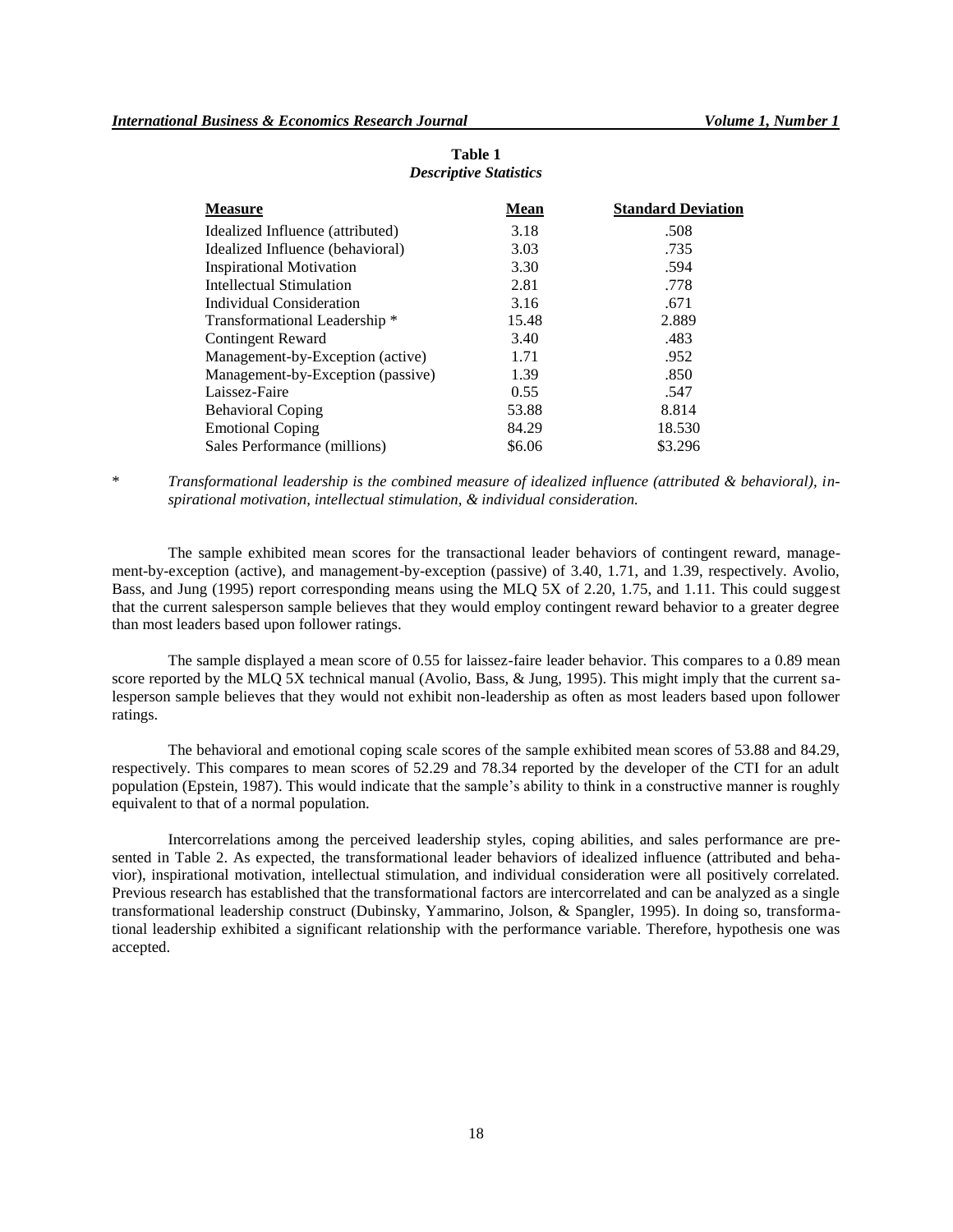|             | TF        | <b>CR</b> | <b>MBEA</b> | <b>MBEP</b>              | LF      | BC       | EC                       | <b>PERF</b> |
|-------------|-----------|-----------|-------------|--------------------------|---------|----------|--------------------------|-------------|
| TF          |           |           |             |                          |         |          |                          |             |
| CR          | $.779**$  |           |             |                          |         |          |                          |             |
| <b>MBEA</b> | $-.688**$ | $-453*$   |             |                          |         |          |                          |             |
| <b>MBEP</b> | $-.239$   | .049      | .340        | $\overline{\phantom{a}}$ |         |          |                          |             |
| LF          | $-.490*$  | $-.184$   | $.532**$    | .499*                    |         |          |                          |             |
| BC          | $.544**$  | $.638**$  | $-.470*$    | $-.151$                  | $-.321$ | -        |                          |             |
| EC          | .390      | .340      | $-.577*$    | $-.128$                  | $-482*$ | $.738**$ | $\overline{\phantom{0}}$ |             |
| <b>PERF</b> | .446*     | $.519**$  | $-.340$     | $-.134$                  | $-.176$ | $.601**$ | .383                     |             |

**Table 2** *Correlations Among Perceived Leadership Style, Coping Abilities, and Sales Performance*

*\* Correlation is significant at the 0.05 level*

*\*\* Correlation is significant at the 0.01 level*

| Note: | TF | $=$ | Transformational leadership                |
|-------|----|-----|--------------------------------------------|
|       | CR |     | $=$ Contingent Reward                      |
|       |    |     | $MBEA$ = Management-by-Exception (active)  |
|       |    |     | $MBEP = Management-by-Exception (passive)$ |
|       | LF |     | $=$ Laissez-faire                          |
|       | BC |     | $=$ Behavioral Coping                      |
|       | EC |     | $=$ Emotional Coping                       |
|       |    |     | PERF = Sales Performance                   |
|       |    |     |                                            |

In addition, the active transactional behavior of contingent reward also exhibited a positive correlation with transformational leadership. This too was expected, as contingent reward behavior has previously been shown to be an effective leadership behavior, which is often augmented by transformational leader behavior, and positively correlated with transformational leadership ratings (Avolio, Waldman, & Einstein, 1988; Howell & Avolio, 1993; Waldman, Bass, & Yammarino, 1990). Contingent reward behavior was also positively correlated to sales performance. Therefore, hypothesis two was accepted.

The transactional behavior of active management-by-exception exhibited an expected negative correlation with transformational leadership and contingent reward behavior. There was no significant correlation between active management-by-exception and passive management-by-exception. This finding might provide support for the most recent nine-factor version of the MLQ, which separates management-by-exception behavior into active and passive forms. Although negative, neither of the management-by-exception measures exhibited a significant relationship with the performance variable. Therefore, hypothesis three was accepted.

The non-leadership behavior of laissez-faire exhibited a negative correlation with transformational leadership. Laissez-faire perception, however, was not negatively correlated with contingent reward, as expected, but did share a significant relationship with the passive transactional measures. Presumed laissez-faire behavior did exhibit an expected negative relationship with sales performance. This relationship, however, did not rise to the level of statistical significance. Therefore, hypothesis four was rejected.

Emotional coping ability was highly correlated with behavioral coping but not with transformational or contingent reward leadership. Hypothesis five proposed that salespeople with good emotional coping ability would be positively correlated with sales performance. This relationship, although positive, was not statistically significant. Therefore, hypothesis five was rejected.

Behavioral coping ability, however, was significantly correlated with both transformational and contingent reward leader perceptions. Moreover, behavioral coping ability exhibited a strong relationship (0.01 level) with ob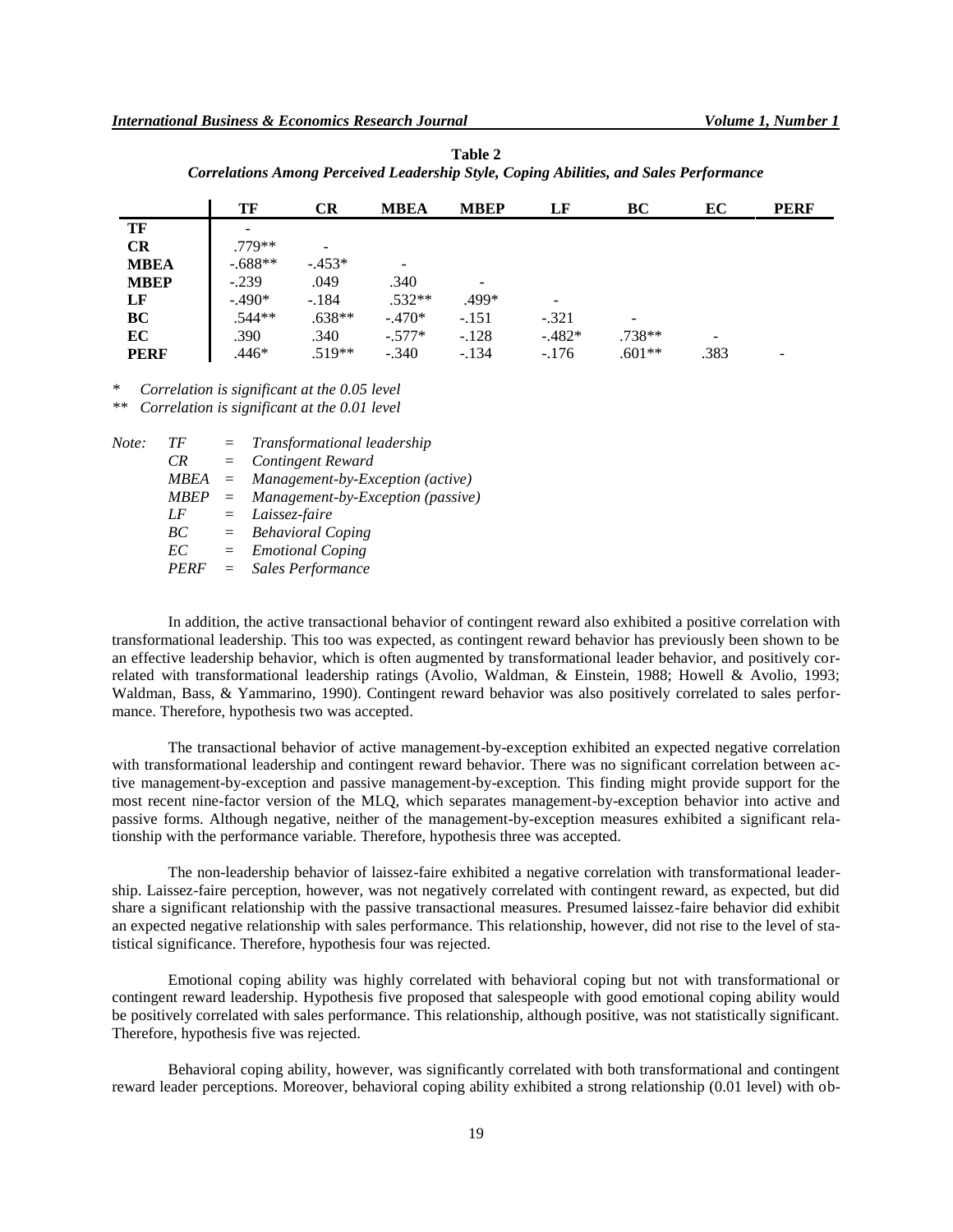jective sales performance. Thus, hypothesis six was accepted.

To further test Bass' (1997) conceptualization of transformational leadership and effective selling behavior, the sample was divided around the mean to determine if there was a significant difference in sales performance between those salespeople that perceived themselves as transformational and those that did not. The subgroup  $(n = 13)$ that perceived themselves to be transformational leaders exhibited mean sales performance of \$7.57 million. Those that fell below the mean  $(n = 11)$  exhibited mean sales performance of \$4.26 million. An independent samples T test confirmed that this difference in means was statistically significant ( $t = 2.893$ ; sig. = .009). Therefore, hypothesis seven was accepted.

Hypotheses eight and nine sought to determine if emotional and/or behavioral coping ability would moderate the relationship between transformational leader self-perception and sales performance. That is, would those salespeople that perceived themselves to be transformational exhibit greater sales performance if they also demonstrated good coping abilities? Emotional coping ability showed no relationship with performance or transformational leadership and, therefore, was not expected to serve as a moderating variable. Salespeople who considered themselves to be transformational leaders and good emotional copers produced mean sales performance of \$8.06 million. Those transformational salespeople with poorer emotional coping abilities delivered mean sales performance of \$6.49 million. An independent samples T test determined that there was no significant difference between these groups ( $t = .724$ ; sig. = .500). Therefore, hypothesis eight was rejected.

Behavioral coping ability, however, did positively correlate to both transformational leadership and objective sales performance. Those salespeople who perceived themselves to be transformational leaders and who also demonstrated good behavioral coping abilities produced mean sales performance of \$8.9 million. Those selfperceived transformational leaders with poorer behavioral coping skills produced mean sales performance of \$4.59 million. An independent samples T test confirmed that there was a significant difference in sales performance between these two groups ( $t = 3.856$ ; sig. = .004). Thus, hypothesis nine was accepted.

In addition, the researchers were interested in determining the potential value of developing a predictive sales instrument based upon Bass' (1997) conceptualization of transformational selling behavior and Atwater's (1992) contention that coping ability might be an effective performance predictor. To begin this process, a backward regression model was created. Based upon the findings of the exploratory study, the transformational leader behaviors, contingent reward behavior, and behavioral coping ability scores were entered into the regression equation. With all variables included, the model accounted for roughly 75 percent of the variance observed in salesperson performance. With the backward regression analysis, variables were excluded (criterion of F-to-remove  $>$  = .100) to determine which combination of perceived behavioral indices would provide the best predictive model. By examining the regression models, and comparing the corresponding t statistics, the measures of behavioral coping, idealized influence (behavioral), intellectual stimulation, and individual consideration appear to construct the most efficient model, accounting for over 73 percent of the variance in predicting salesperson performance. Therefore, it would appear that a reasonable predictive instrument for salespeople might be created using salesperson perceptions of these measures.

### **Discussion**

Bass (1997) proposed that the transformational leader paradigm might also be beneficial when applied to personal selling behavior. This exploratory study supports Bass' conjecture. Salespersons' self-perceptions of transformational leadership were positively related to sales performance. Clearly, those salespeople that viewed themselves as transformational were more productive than those that did not.

In addition, this investigation adds to the growing body of literature suggesting that coping ability, in this case behavioral coping ability, may be a potential predictor of performance. The insignificant relationship between emotional coping ability and sales performance was surprising. Intuitively, one can easily make the connection between a thinking style of high self-acceptance and effective performance. Along with this self-acceptance, however, a salesperson with good emotional coping ability might also be insensitive to customers and peers and appear to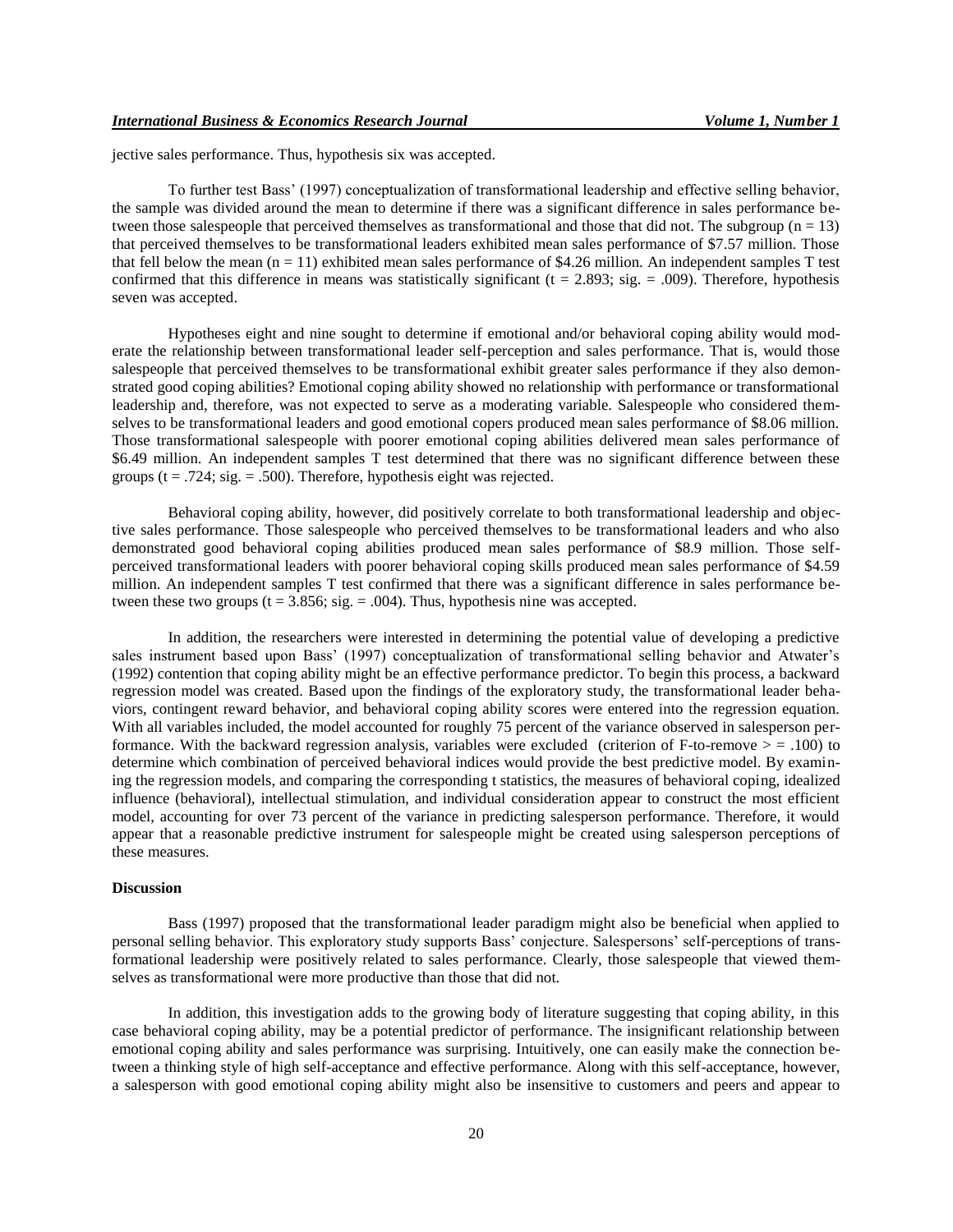have a "less than caring" attitude. This is certainly an area for future study.

Further, the finding that behavioral coping ability influenced the relationship between transformational leader self-perception and objective sales performance could be significant. It appears that behavioral coping ability might serve as a moderating variable that could add to the predictive capability of transformational selling. Based upon the findings of this exploratory study, it is our intention to begin testing the reliability and validity of such a predictive instrument.

Caution, however, as to the current findings. This was an exploratory study, that is, more or less of a fishing expedition to determine if a more rigorous examination might be warranted. Clearly, a larger sample size is needed before definitive inferences can be made. Also, this study was conducted within one company in a single industry. Future examinations should include salespeople from various organizations and selling contexts. Further, the salespeople who participated in the current study already had experience in the sales role and environment. To truly determine the efficacy of the predictive instrument described, a longitudinal study of sales position applicants and newly hired salespeople should be undertaken.

# **References**

- 1. Atwater, L.E. (1992). Beyond cognitive ability: Improving the prediction of performance. *Journal of Business and Psychology*, 7(1), 27-44.
- 2. Atwater, L.E., & Yammarino, F.J. (1993). Personal attributes as predictors of superiors' and subordinates' perceptions of military academy leadership. *Human Relations*, 46(5), 645-661.
- 3. Avolio, B.J. (1994). The "natural": Some antecedents to transformational leadership. *International Journal of Public Administration*, 17(9), 1559-1581.
- 4. Avolio, B.J., & Bass, B.M. (1991*). The Full Range Of Leadership Development*. Binghamton, NY: Center for Leadership Studies.
- 5. Avolio, B.J., & Bass, B.M. (1999). Re-examining the components of transformational and transactional leadership using the Multifactor Leadership Questionnaire. *Journal of Occupational and Organizational Psychology,*  72(4), 441-463.
- 6. Avolio, B.J., Bass, B.M., & Jung, D.I. (1995). *Multifactor Leadership Questionnaire Technical Report*. Redwood City, CA: Mind Garden.
- 7. Avolio, B.J., Waldman, D.A., & Einstein, W.O. (1988). Transformational leadership in a management game simulation. *Group and Organization Studies*, 13(1), 59-80.
- 8. Avolio, B. J., Waldman, D. A., & Yammarino, F. J. (1991). The four I's of transformational leadership. *Journal of European Industrial Training*, 15(4), 9-16.
- 9. Bass, B.M. (1985). *Leadership and performance beyond expectations*. New York: Free Press.
- 10. Bass, B.M. (1990). From transactional to transformational leadership: Learning to share the vision. *Organizational Dynamics*, 18(3), 19-31.
- 11. Bass, B.M. (1997). Personal selling and transactional/transformational leadership. *The Journal of Personal Selling and Sales Management,* 17(3), 19-28.
- 12. Bass, B.M., & Avolio, B.J. (1995). *The Multifactor Leadership Questionnaire – 5X short form*. Redwood City, CA: Mind Garden.
- 13. Bass, B.M., Cascio, W.F., & O'Connor, E.J. (1974). Magnitude estimations of expressions of frequency and amount. *Journal of Applied Psychology*, 59, 313-320.
- 14. Burns, J.M. (1978). *Leadership*. New York: Harper.
- 15. Bycio, P., Hackett, R.D., & Allen, J.S. (1995). Further assessment of Bass's (1985) conceptualization of transactional and transformational leadership. *Journal of Applied Psychology*, 80(4), 468-478.
- 16. Carless, S.A. (1998). Assessing the discriminant validity of the transformational leader behaviour as measured by the MLQ. *Journal of Occupational and Organizational Psychology*, 71(4), 353-358.
- 17. Church, A.H., & Waclawski, J. (1998). The relationship between individual personality orientation and executive executive leadership behavior. *Journal of Occupational and Organizational Psychology*, 71(2), 99-125.
- 18. Conger, J., & Kanungo, R. (1988). *Charismatic leadership: The elusive factor in organizational effectiveness*. San Francisco, CA: JosseyBass Publishers.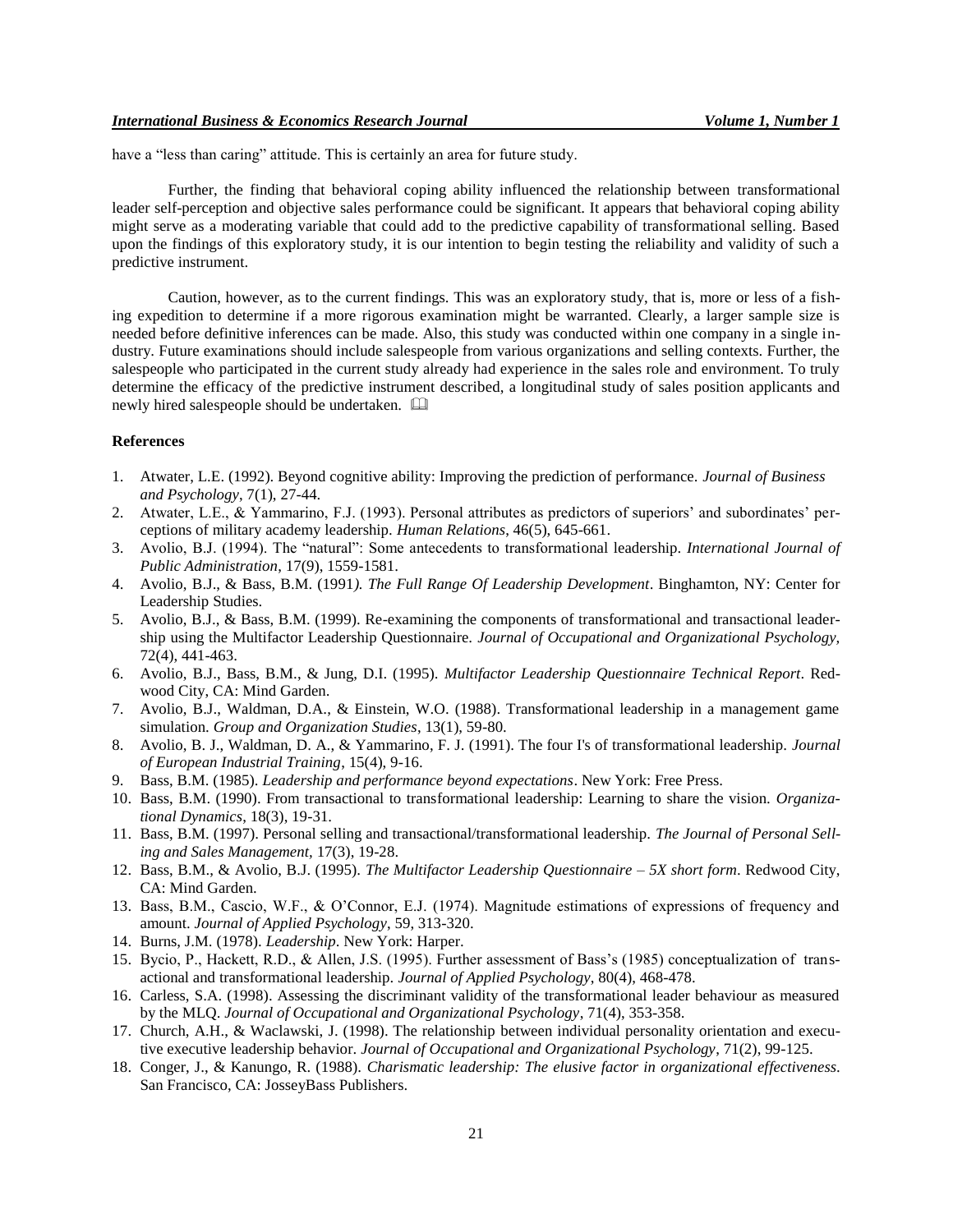- 19. Dubinsky, A.J., Yammarino, F.J., & Jolson, M.A. (1995). An examination of linkages between personal
- 20. characteristics and dimensions of transformational leadership. *Journal of Business and Psychology*, 9(3), 315- 335.
- 21. Dubinsky, A.J., Yammarino, F.J., Jolson, M.A., & Spangler, W.D. (1995). Transformational leadership: An initial investigation in sales management. *Journal of Personal Selling and Sales Management*, 15(2), 17-29.
- 22. Epstein, S. (1990). Cognitive-Experiential Self-Theory. In L.A. Pervin (Ed.), *Handbook of personality: Theory and research* (pp. 165-192). New York: Guilford Press.
- 23. Epstein, S. (1991). Cognitive-Experiential Self-Theory: Implications for developmental psychology. In M.R.Gunnar, A.L. Stroufe, & L. Alan (Eds.), *Self-processes and development* (pp. 79-123). Hillsdale, NJ: Lawrence Erlbaum Associates, Inc.
- 24. Epstein, S. (1993). *Manual for the Constructive Thinking Inventory*. Amherst, MA: University of Massachusetts at Amherst.
- 25. Epstein, S. (1998). *Constructive thinking: The key to emotional intelligence*. Westport, Connecticut: Praeger.
- 26. Epstein, S., & Meier, P. (1989). Constructive thinking: A broad coping variable with specific components. *Journal of Personality and Social Psychology*, 57(2), 332-350.
- 27. Garcia, J.L. (1995). *Transformational leadership processes and salesperson performance effectiveness: A theoretical and partial empirical examination*. Unpublished dissertation, The Fielding Institute, Santa Barbara, CA.
- 28. Geyer, A.L.J., & Steyrer, J.M. (1998). Transformational leadership and objective performance in banks. *Applied Psychology: An International Review*, 47(3), 397-420.
- 29. Green, M. (1988). *Occupational stress: A study of public school administrators in Southeast Massachusetts*. Unpublished doctoral dissertation, University of Massachusetts, Amherst, MA.
- 30. Hawes, J.M., Mast, K.E., & Swan, J.E. (1989). Trust earning perceptions of sellers and buyers. *Journal of Personal Selling and Sales Management*, 9, 1-8.
- 31. Hooijberg, R., & Choi, J. (2000). From selling peanuts and beer in Yankee Stadium to creating a theory of transformational leadership: An interview with Bernie Bass. *Leadership Quarterly*, 11(2), 291-307.
- 32. Howell, J.M., & Avolio, B.J. (1992). The ethics of charismatic leadership. Submission or liberation? *Academy of Management Executive*, 6(2), 43-54.
- 33. Howell, J.M., & Avolio, B.J. (1993). Transformational leadership, transactional leadership, locus of control, and support for innovation: Key predictors of consolidated-business-unit performance. *Journal of Applied Psychology*, 78(6), 891-902.
- 34. Howell, J.M., & Frost, P.J. (1989). A laboratory study of charismatic leadership. *Organizational Behavior and Human Decision Processes*, 43, 243-269.
- 35. Hoyer, J., Averbeck, M., Heidenreich, T., Stangier, U., Pohlmann, K., & Rossler, G. (1998). The Constructive Thinking Inventory: Factorial structure in healthy individuals and patients with chronic skin diseases. *European Journal of Psychological Assessment*, 14(3), 226-233.
- 36. Humphreys, J.H. (1997). The relationship between transformational leadership and personality type as predictors of organizational performance. In C.G. Thor, J.A. Edosomwan, R. Poupart, & D.J. Sumanth (Eds.), *Productivity and Quality Management Frontiers* – VI (pp. 58-68). Norcross, GA: Engineering & Management Press.
- 37. Humphreys, J.H. (2000). Transformational, transactional, and laissez-faire leader behavior and constructive thinking ability: The relationship with proximal sales unit performance. *Dissertation Abstracts*, ISBN 0-599- 95400-0.
- 38. Humphreys, J.H. (in press). Transformational and transactional leader behavior: The relationship with support for e-commerce and emerging technology*. Journal of Management Research*.
- 39. Humphreys, J.H., & Einstein, W.O. (2001). Leader constructive thinking ability: The relationship with follower extra effort, satisfaction, effectiveness perceptions, and performance. *Proceedings of the 43rd Annual Southwest Academy of Management Meeting* (pp. 126-132), New Orleans.
- 40. Humphreys, J.H, Einstein, W.O., & Sawyer, T. (2001). Transformational, transactional, and laissez-faire leader behavior and constructive thinking ability: The relationship with consolidated-follower-unit performance. *Proceedings of the 8th Annual American Society of Business and Behavioral Sciences Meeting*, Las Vegas.
- 41. Judge, T.A., & Bono, J.E. (2000). Five-factor model of personality and transformational leadership. *Journal of Applied Psychology*, 85(5), 751-765.
- 42. Katz, L., & Epstein, S. (1991). Constructive thinking and coping with laboratory-induced stress. *Journal of Personality and Social Psychology*, 61(5), 789-800.